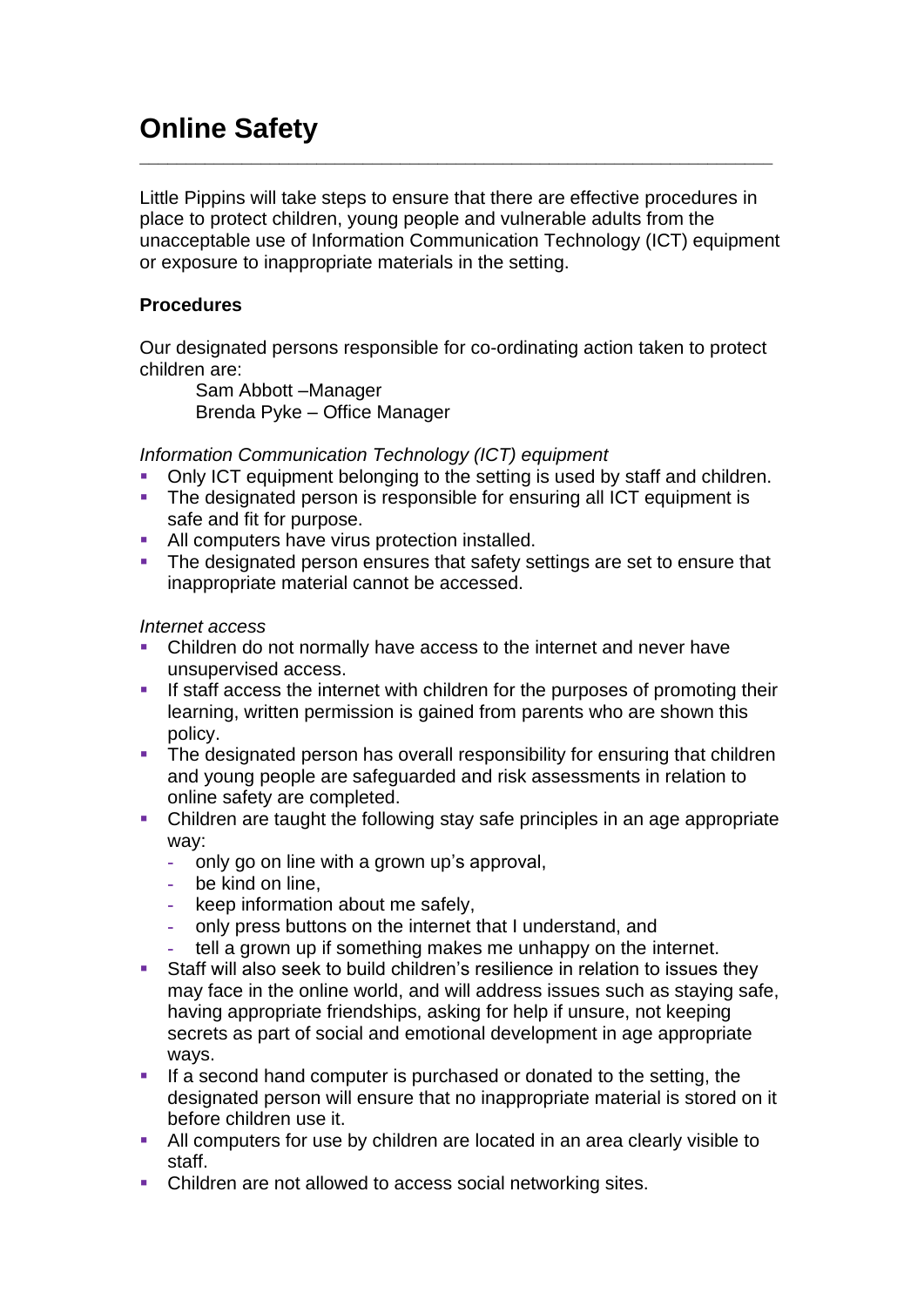- **EXT** Staff report any suspicious or offensive material, including material which may incite racism, bullying or discrimination to the Internet Watch Foundation at [www.iwf.org.uk.](http://www.iwf.org.uk/)
- Suspicions that an adult is attempting to make inappropriate contact with a child on-line is reported to the National Crime Agency's Child Exploitation and Online Protection Centre at [www.ceop.police.uk](http://www.ceop.police.uk/)**.**
- The designated person ensures staff have access to age-appropriate resources to enable them to assist children to use the internet safely.
- **EXECOME** If staff become aware that a child is the victim of cyber-bullying, they discuss this with their parents and refer them to sources of help, such as the NSPCC on 0808 800 5000 or www.nspcc.org.uk, or Childline on 0800 1111 or www.childline.org.uk.

### *Email*

- Children are not permitted to use email in the setting. Parents and staff are not normally permitted to use setting equipment to access personal emails.
- Staff do not access personal or work email whilst supervising children.
- Staff send personal information by encrypted email and share information securely at all times.

#### *Mobile phones – children*

Children do not bring mobile phones or other ICT devices with them to the setting. If a child is found to have a mobile phone or ICT device with them, this is removed and stored in the office until the parent collects them at the end of the session.

### *Mobile phones – staff and visitors*

- Personal mobile phones are not used by our staff on the premises during working hours. They will be stored in the phone creche in the lobby or office.
- **·** In an emergency, personal mobile phones may be used in an area where there are no children present, with permission from the manager.
- Our staff and volunteers ensure that family and other people who may need to contact them in an emergency know the setting telephone number.
- **.** If members of staff or volunteers take their mobile phones on outings, for use in case of an emergency, they must not make or receive personal calls, or take photographs of children.
- Parents and visitors are requested not to use their mobile phones whilst in the play area or whilst attending for all or part of a session or other Little Pippins activity. All phones must be placed in the office or phone crèche as appropriate and parents/visitors will be advised to use an area such as the lobby to make calls, where no children are present.
- **EXT** These rules also apply to the use of work-issued mobiles, and when visiting or supporting staff in other settings.

### *Cameras and videos*

Our staff and volunteers must not bring their personal cameras or video recording equipment into the setting.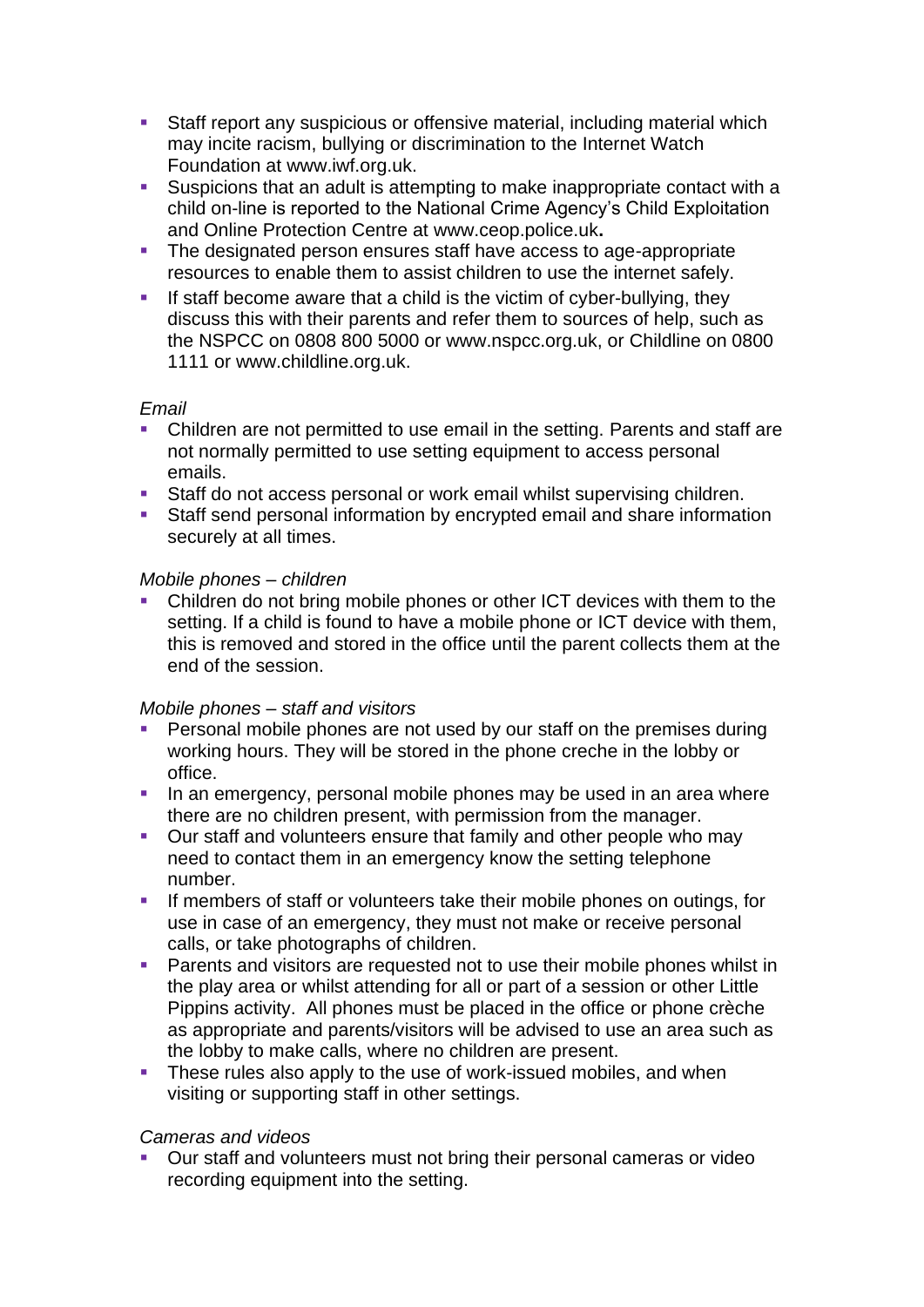- Photographs and recordings of children are only taken for valid reasons i.e. to record their learning and development, or for displays within the setting, with written permission received by parents (see the Registration and permissions form). Photographs will only be used on our website with signed parental permission. Such use is monitored by the Manager.
- Where parents request permission to photograph or record their own children at special events, general permission is gained from all parents for their children to be included. Parents are advised that they do not have a right to photograph anyone else's child or to upload photos of anyone else's children.
- If photographs of children are used for publicity purposes, parental consent must be given and safeguarding risks minimised, for example, ensuring children cannot be identified by name or through being photographed in a sweatshirt with the name of their setting on it.

# *Social media*

- No photographs or videos of children taken by staff or parents at Little Pippins or at Little Pippins events, offsite trips or activities shall be uploaded to any social media sites.
- Staff are advised to manage their personal security settings to ensure that their information is only available to people they choose to share information with.
- Staff should not accept service users, children and parents as friends due to it being a breach of expected professional conduct.
- **In the event that staff name the organisation or workplace in any social** media they do so in a way that is not detrimental to the organisation or its service users.
- Staff observe confidentiality and refrain from discussing any issues relating to work.
- Staff should not share information they would not want children, parents or colleagues to view.
- Staff should report any concerns or breaches to the designated person in their setting.
- Staff avoid personal communication, including on social networking sites, with the children and parents with whom they act in a professional capacity. If a practitioner and family are friendly prior to the child coming into the setting, this information is shared with the Manager prior to a child attending and a risk assessment and agreement in relation to boundaries is agreed.

### *Electronic learning journals for recording children's progress*

- Staff adhere to the Online Learning Journal policy with details on how the learning journal is managed to ensure children are safeguarded.
- Access to the online learning journal is password protected and staff and parents should not share this information with anyone else.
- **•** Information and photographs from the online learning journal will not be copied to social media by staff or parents.
- Staff adhere to the quidance provided with the system at all times.
- Staff will sign an agreement for use of the online learning journey, which also covers access to the system from home. Where staff are given